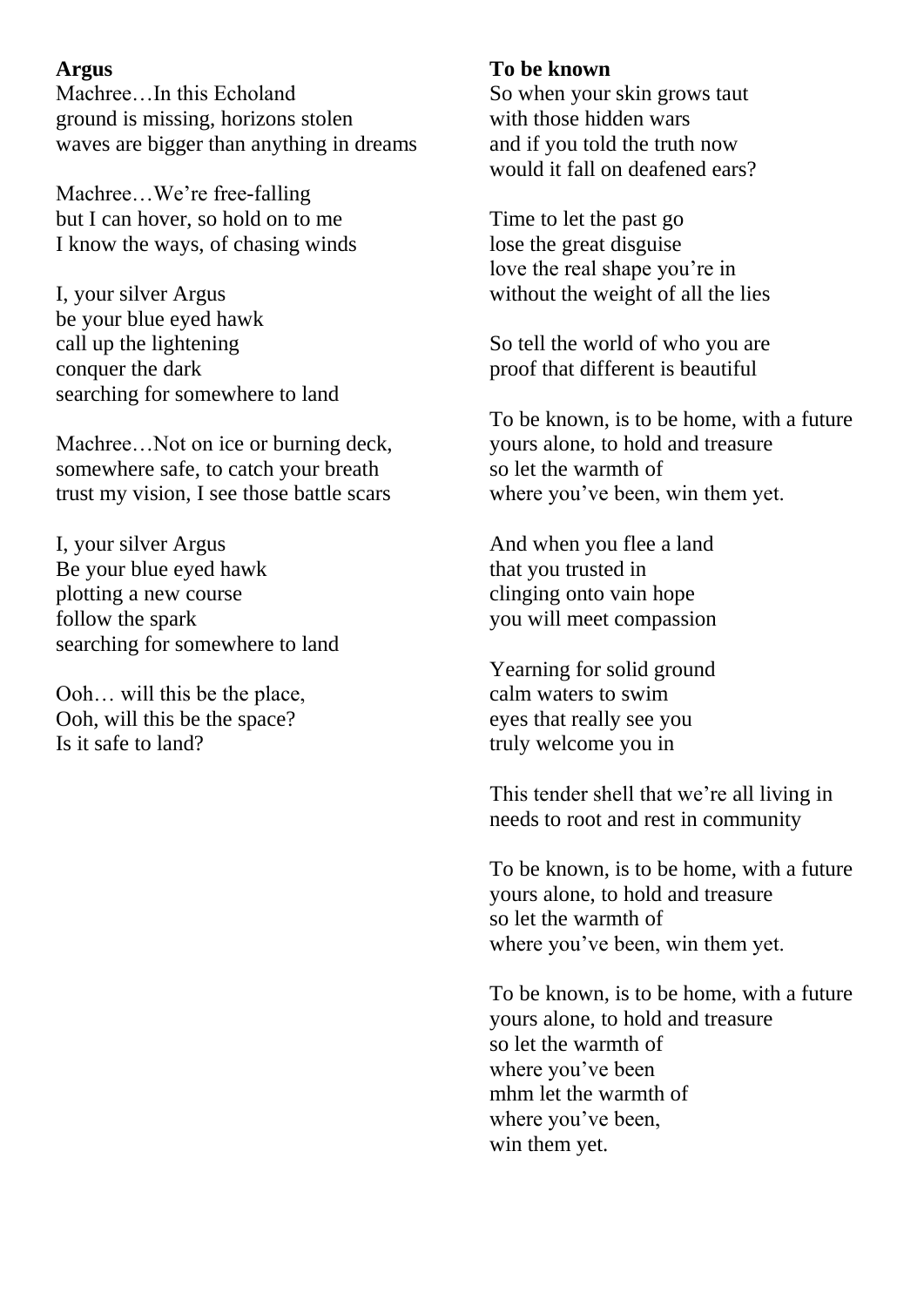# **Wanted**

For sale, small place walls missing, things broken. Where fear found anchor, on the boot of a wild shitster

Wanted, slow pulse enough breathe to love myself. When did he, shrink to this, vicious ,with burning fists?

Scared of outside, just biding my time

Can you hear it beating**,**  surface through my skin**?**  Could it be freedom **,** rising again? Feel it rising again

Wanted, thick Skin. strong arm to take the strain. Hefty weapon to smash the rock. Free the fossil and help her to hop.

Scared of outside, I tell the pillow at night, I'm just biding my time.

Can you hear it beating**,**  surface through my skin**?**  Could it be freedom **,** rising again? Feel it rising again

Blink, think he saw the ghost of my wings soaring… in the breeze? Blink, think he saw the ghost of my wings soaring... in the breeze ? Oh...

Happiness is rising, happiness is rising. Happiness is rising, happiness is rising. Look at all this blue

# **Queen of the Night**

Just a bit further….come on. Just a bit further …come on. Just a bit further…come on See there's a light on…come on. Just a bit further…come on. See there's a light on…come on One foot, in front of the other…come on…come on…come on…

Just a bit further…come on. Just a bit further…come on. Just a bit further …come on. Just a bit further …come on. Just a bit further …come on. Just a bit further …come on

Ok …I'll carry you. Alright, alright… I'll carry you. climb up. I'll carry you, I'll carry you. Hands round my waist…I'll carry you. I can take your weight…I'll carry you. See there's a light on…See there's a light there… Walk to the light now…Don't look

back…Walk towards the light now…never look back

Breathe out…breathe in Can't unsee what has been keep breathing we're still here

Queen of the night love lighting our way don't forget this love all of your days. Such a rare sight love lighting our way even in the desert flowers bloom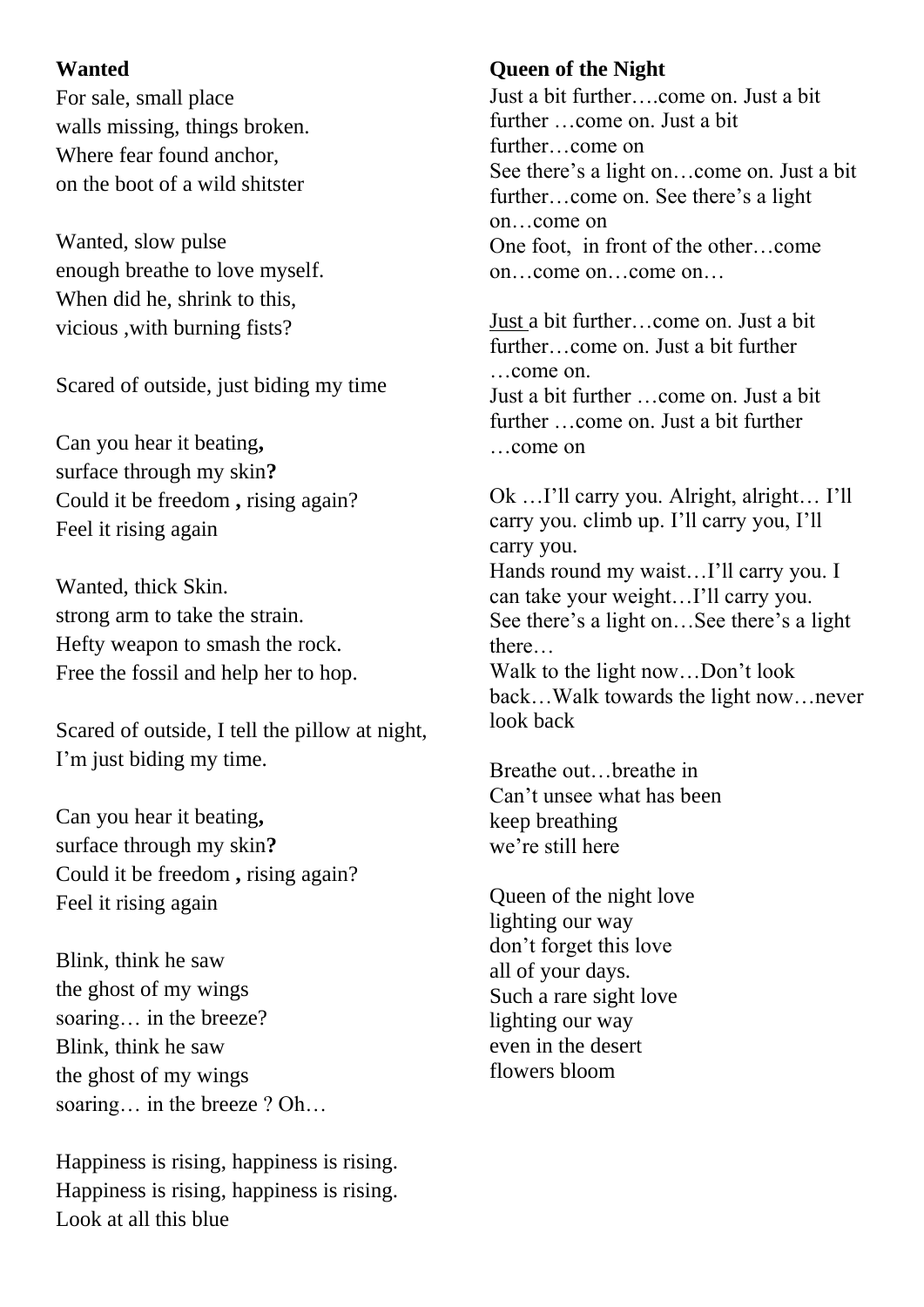#### **Bonedance**

More than we can see don't need certainty happy wondering, so let me be

Keep these feet light cant be made captive keep my mind free choose my own pathway

Weaving, pulsing, joywave rising, flying higher, macarizing

A bonehouse, bonehouse, my bonehouse doing a bonedance, A bonehouse, bonehouse, my bonehouse doing a bonedance

Keep your heart sweet don't be made captive keep your mind free choose your own pathway

Weaving, pulsing, joywave rising, flying higher, macarizing

A bonehouse, bonehouse, your bonehouse, doing a bonedance, A bonehouse, bonehouse, your bonehouse,doing a bonedance A bonehouse, bonehouse, your bonehouse, doing a bonedance, A bonehouse, bonehouse, your bonehouse,doing a bonedance

More than we can see don't need certainty happy wondering, so let me be doing a bonedance

#### **Found**

You will find me in folds of clothes memory of breasts and bones softened blades of weapon words and the peace that lives between you

You will hear me on the edge of sleep where echoes of old voices meet hear the first heart to start your beat pulsing with pride in you

Don't ask why, you didn't ask more why you needed to cut the chord I left a track for you to follow darling it's alright, it's alright Love found ways to stay alive

You will know me, in the grace you show spirit indefatigable all you give unconditional see how you've grown In this I am born, in this I am born

Don't ask why, you didn't ask more why you needed to cut the chord I left a track for you to follow darling it's alright, it's alright Love found ways to stay alive

You will find me at garden's end a fleeting light, your lodestar. Darling, it's alright, it's alright. Darling, it's alright, it's alright I found ways to stay alive, I found ways to stay alive, I found ways to stay alive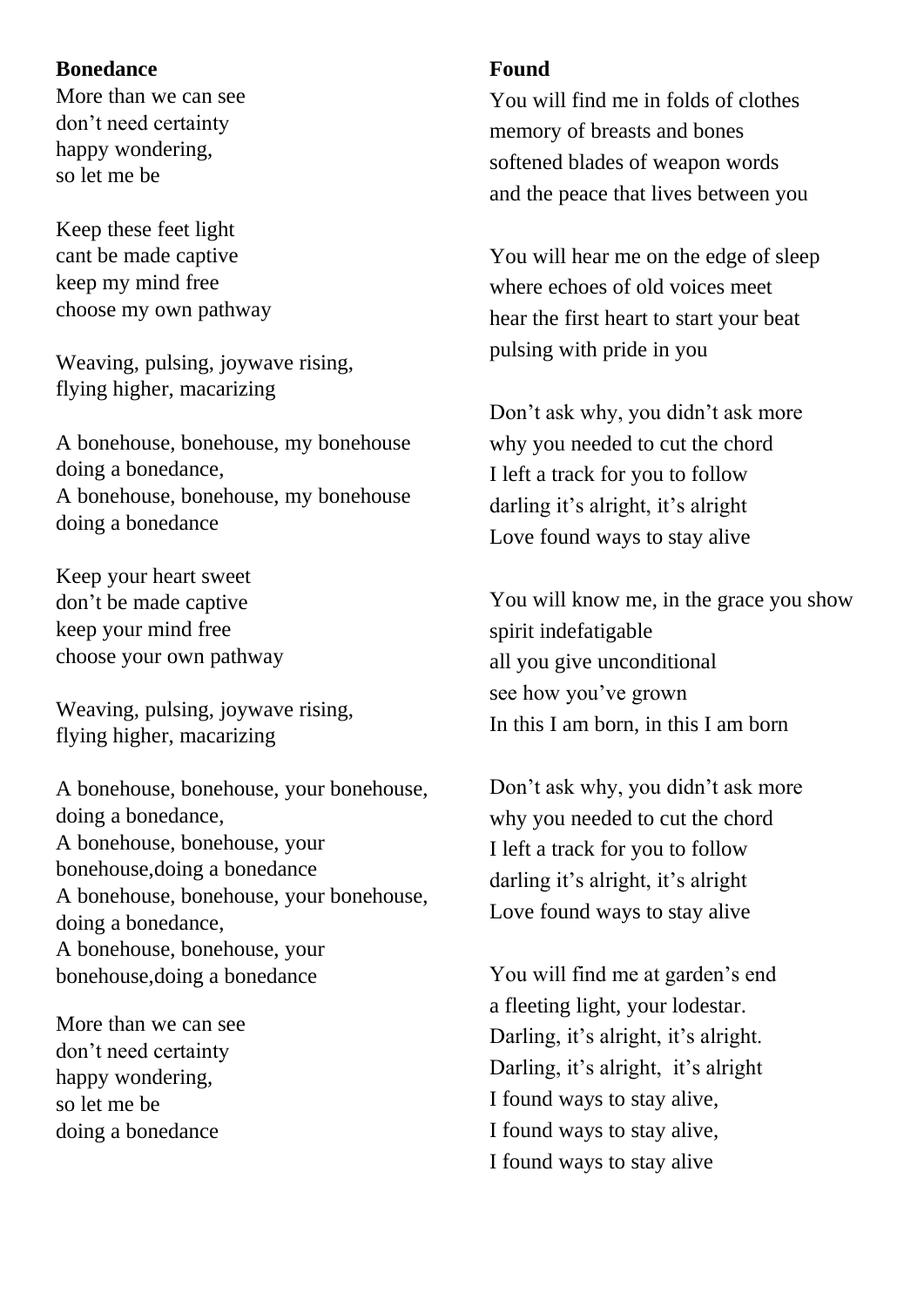### **Into your unsettled night**

Into your unsettled night I slip soothing your troubled sighs there I do battle with all of your fears the failings, the pressures and lies. averting disaster, hauling you up pushing the thief from behind.

This was the promise I made you to honour you fearlessly small but I can defend you I see the places you've been

Listen my darling to my steerings for I have clarions true while strangers have their charming ways convincing but you should need proof instinct whispers calling their bluff I know the things they can do

This was the promise I made you to honour you fearlessly all I ever want for you freedom to be who you be I see the places you've been

I'm easy to miss and they do so not all fighters are armed I stand guard at our doorway I stand guard at your heart

This was the promise I made you to honour you fearlessly small but I can defend you I see the places you've been and I'm with you love into awakening with you into awakening waiting for day to begin

# **Eclipse**

Storm brought a stealer wind pulled you from my arms out on the roiling sea I could hear your song. Far-me- lie, far—me- lie

Dog sensed it first, birds fell silent nobody spoke , sky was dark'ning. Far-me- lie, far-me- lie.

Come the eclipse, we lose our way I'm still here, you just can't see me throw out hope, like a boomerang waiting for light to return

Some one new came back home a real shape shifter mouth full of blackened stones keeping your distance Far-me-lie, Far- me – lie

Here is eclipse, we've lost our way I'm still here, you just can't see me throw out hope, like a boomerang waiting for light to return

Out of the stillness, we heard you laughing are these wings I seem to be growing

And I'm here, the road looks clear I'm here, can you see me Here comes hope boomerang returning light is coming love is a boomerang love is a boom boom . Fa-mi-ly , fa-mi-ly . Here